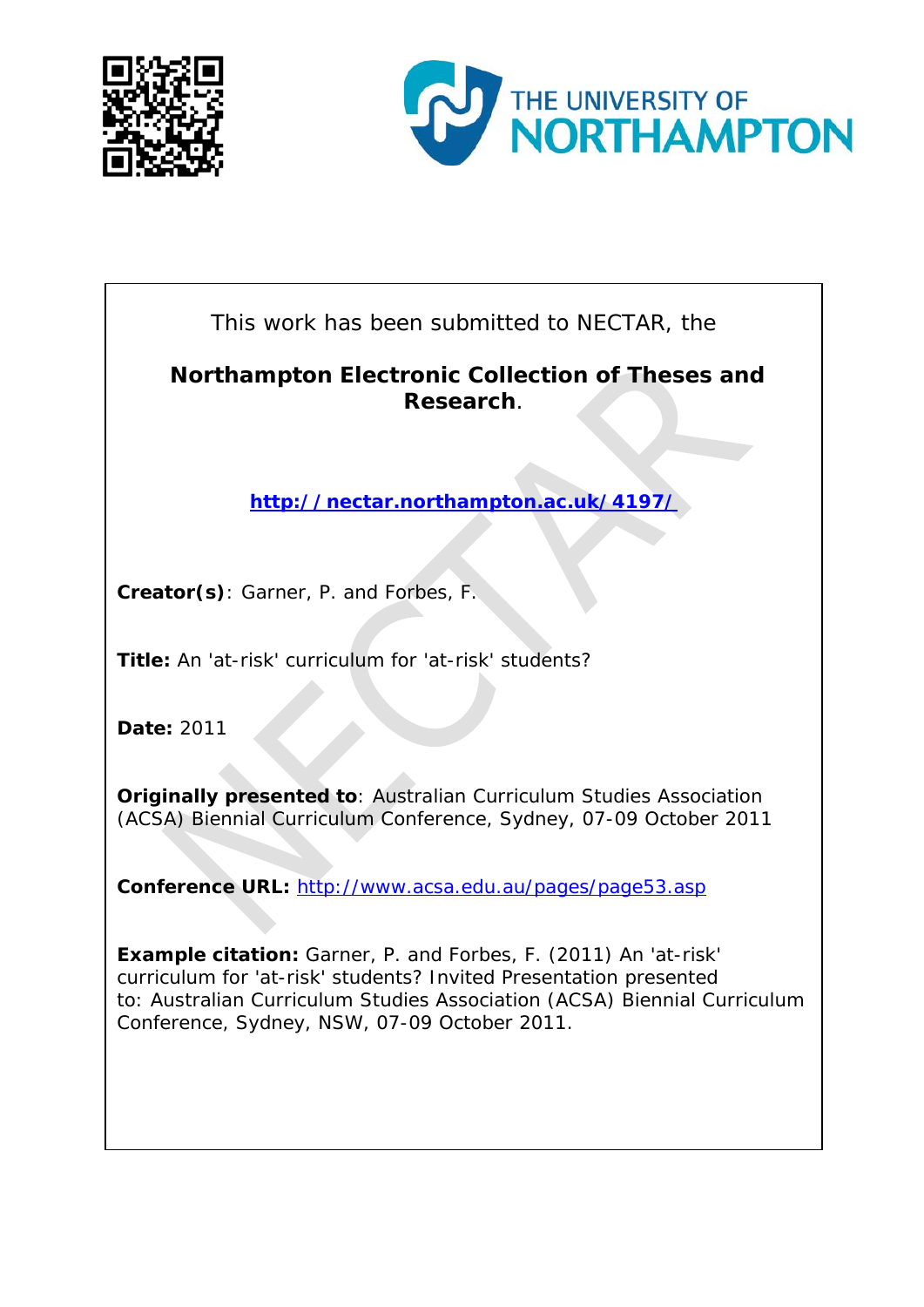# An 'at risk' curriculum for 'at risk' students?

Philip Garner - The University of Northampton, England Fiona Forbes - Australian Special Education Principals **Association** 

Australian Curriculum Studies Association Sydney 7 – 9 October 2011



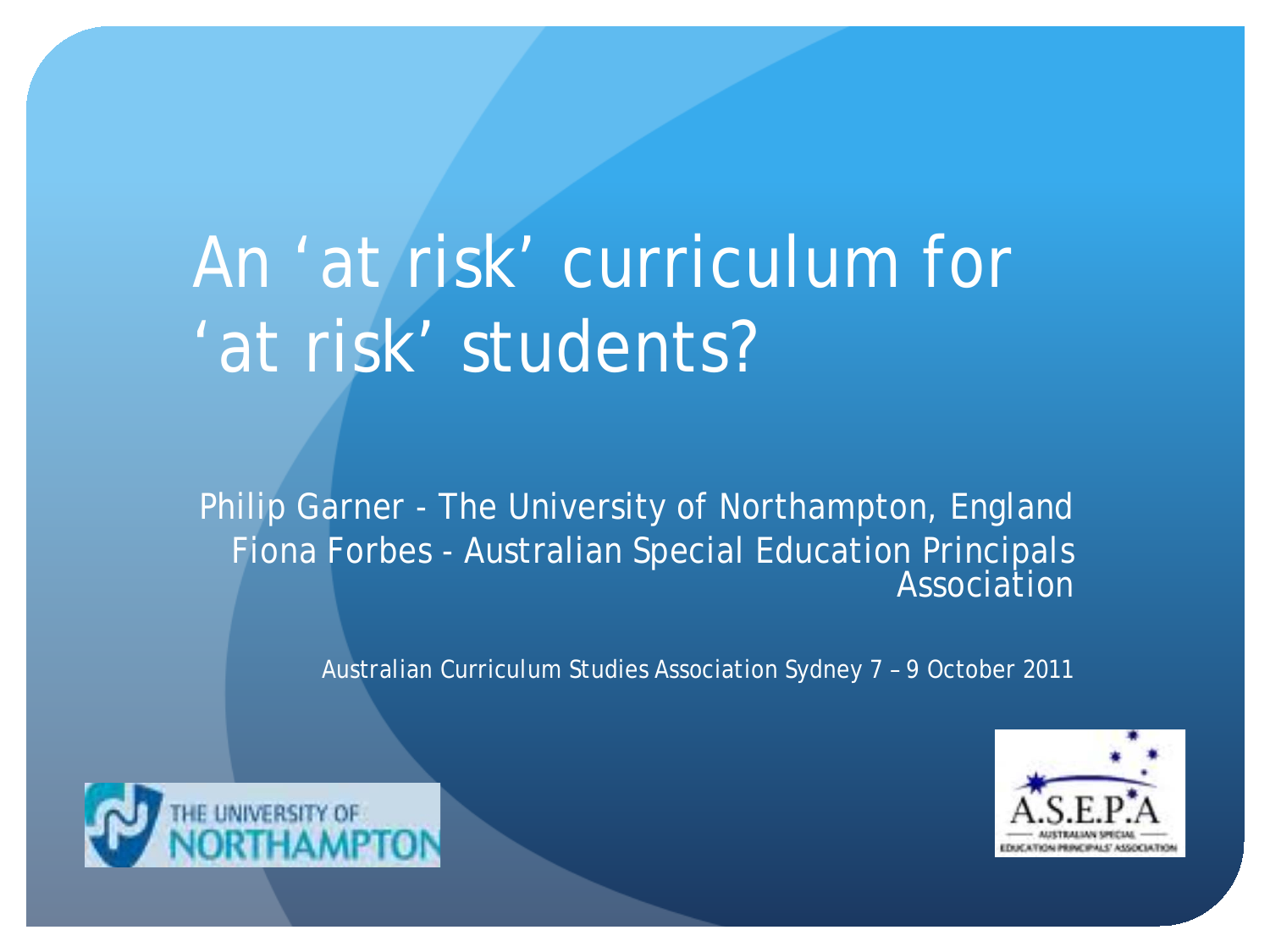- The international context
- The Australian context
- Methodology
- Generic issues
- Practitioner viewpoints
- Questions for the future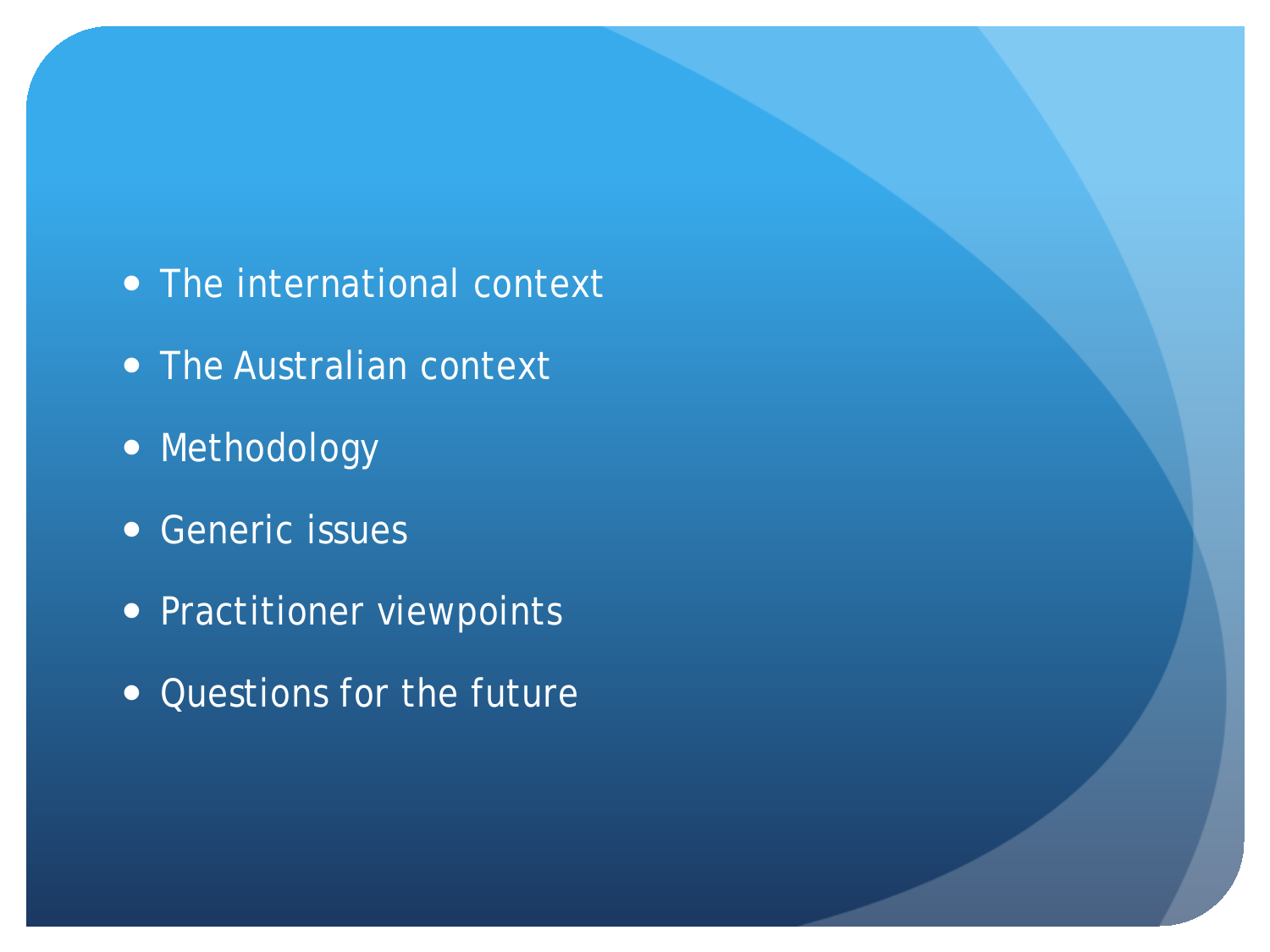# The International Context

- UN declaration on the Rights of the Child (1989)
- Jomtien (Education for All 1990)
- Salamanca Statement (1994)
- Educational impact (e.g. the English 'national curriculum'; IDEA in USA)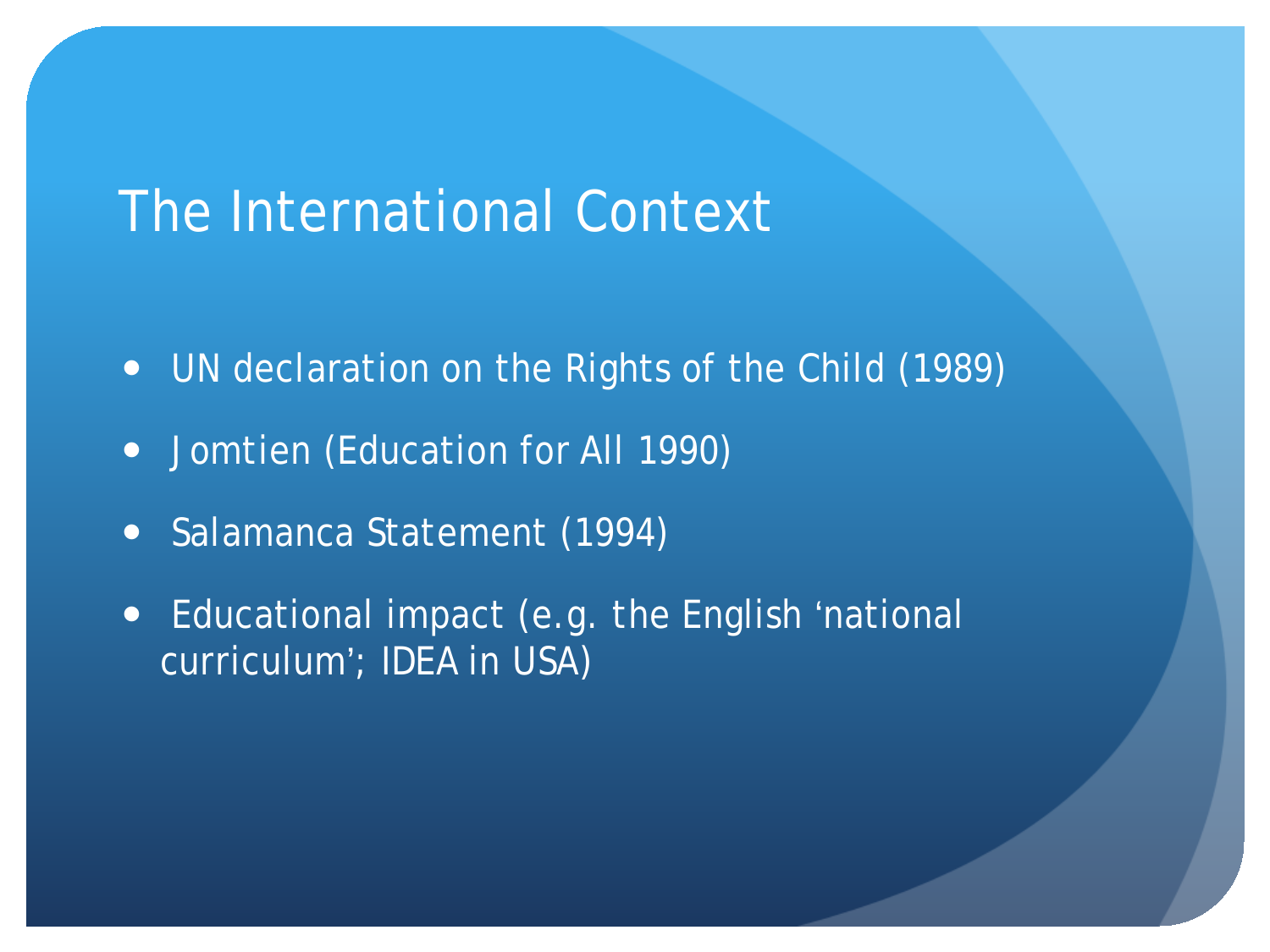# The Australian Context

- Disability Discrimination Act (1992)
- Disabilities Standards for Education (2005)
- Melbourne Declaration (2008)
- Education (Australian Early Development Index 2009)
- Employment (Australian Bureau of Statistics 2003)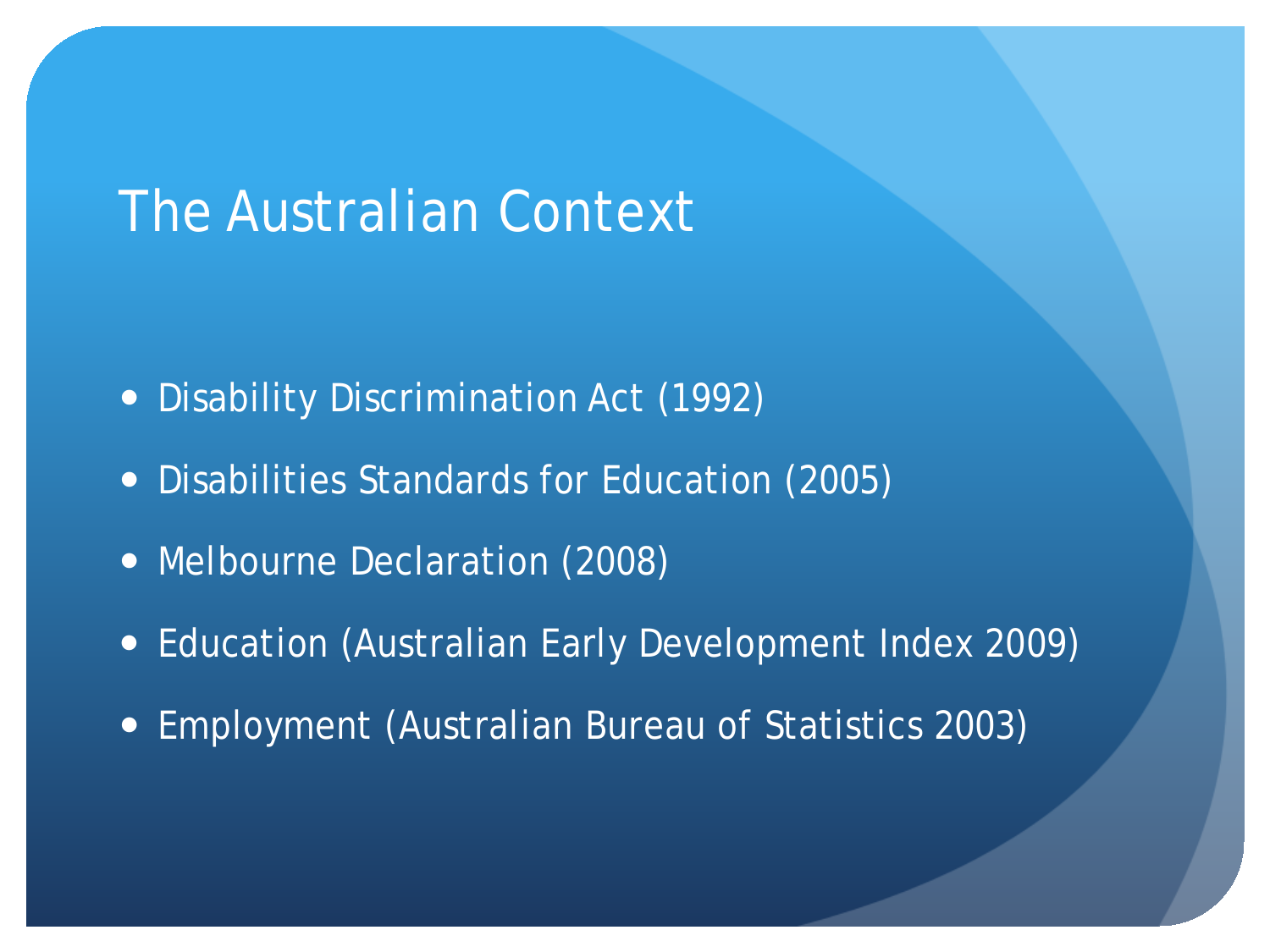(The UN Convention has) "frightening potential for the ultimate destruction of Western family values" and the Committee on the Rights of the Child as "an unelected body, which claims to be responsible only to the children of the world (and which therefore ultimately is responsible to noone)". *National Observer* (Australia,1999)

 (UK Prime Minister) "Mr Cameron and most Tories want to see the Human Rights Act scrapped or drastically watered down" *The Australian* October 7, 2011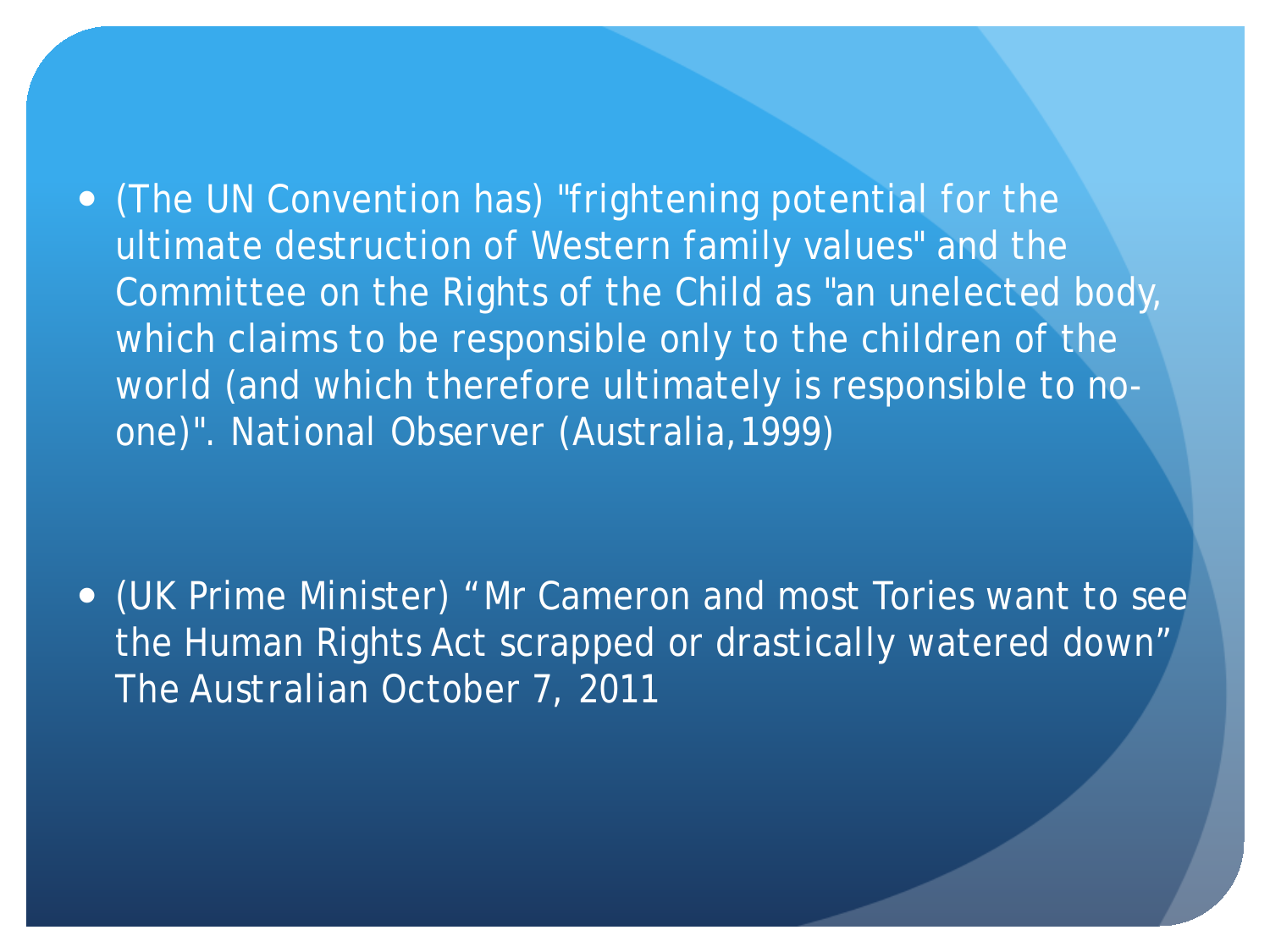# An illustrative study

- Rationale 6 thematic areas
- Sample x8 practitioners in 2 national settings
- Data collection semi structured interview based on 6 themes
- Analysis key words/phrases (manual and *Nvivo*)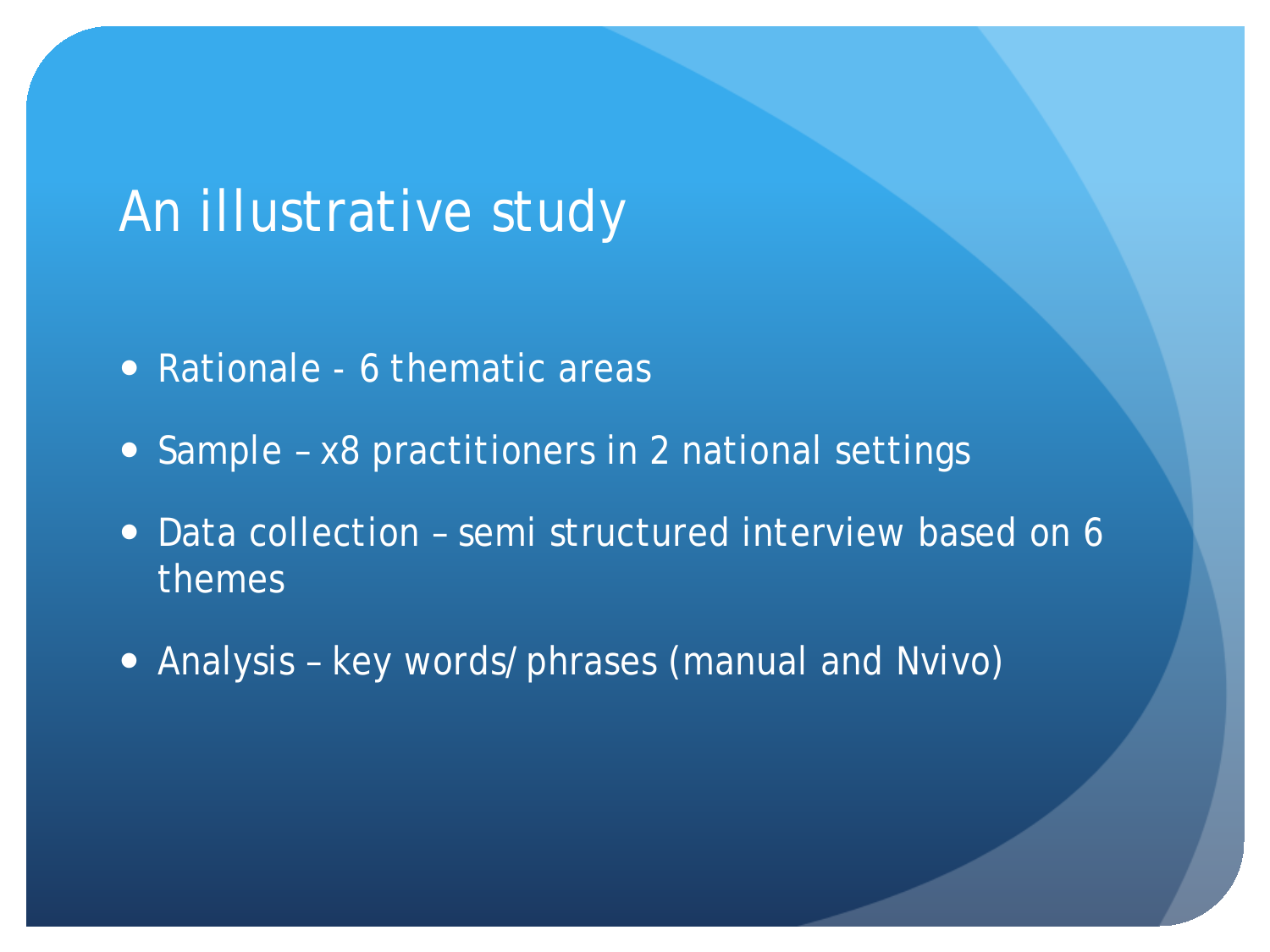# 6 Themes

- Inclusion
- Relevance
- Involvement
- **Flexibility**
- Delivery
- Accountability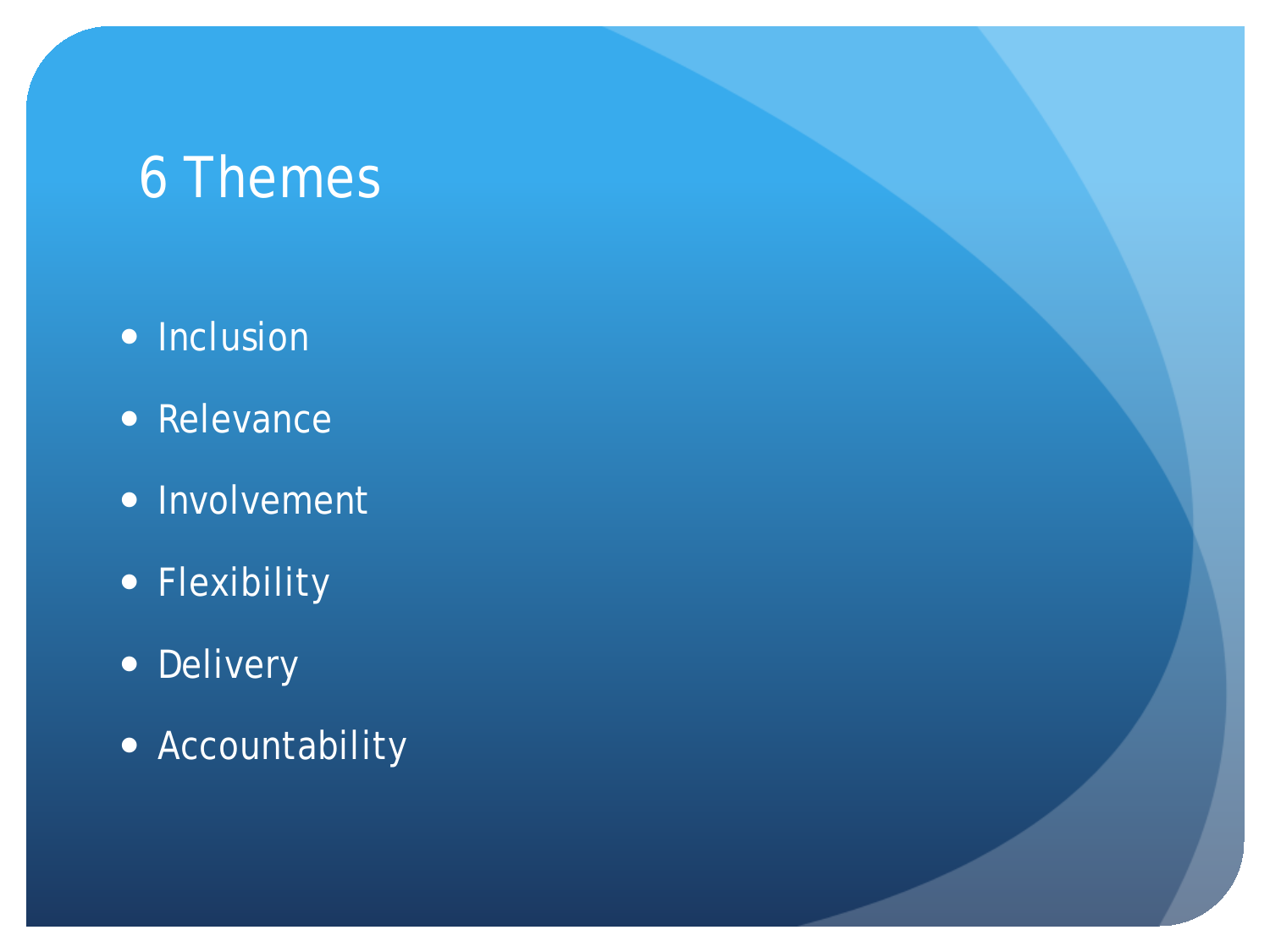### Generic issues

- Broad international consensus amongst SEND practitioners
- Tensions with policy formulation
- **Parallels in challenges encountered by mainstream &** specialist settings
- Widespread recognition of CAR synergies in SEND curriculum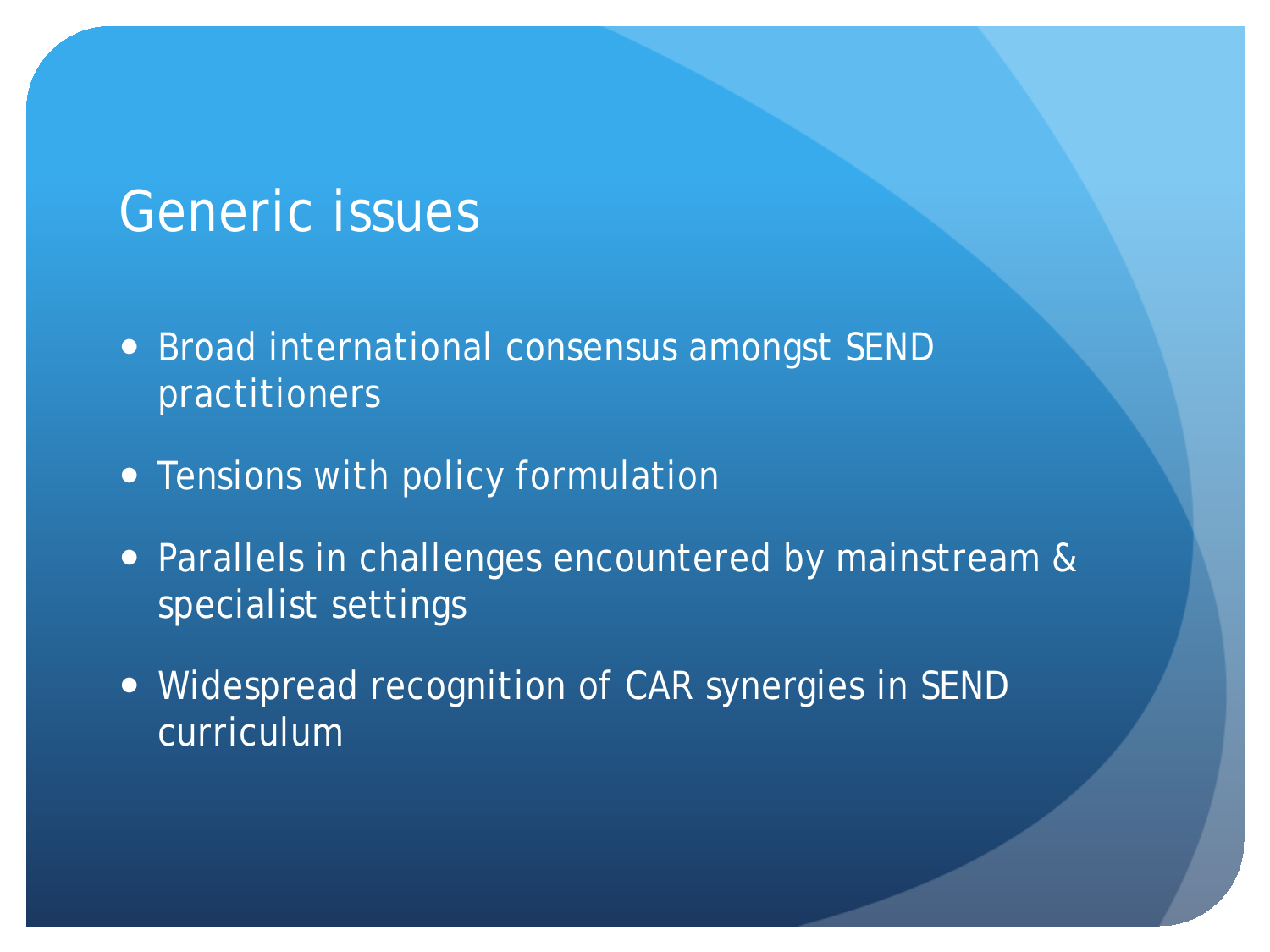#### Practitioner viewpoints

• "I think the time has come for us as practitioners to ask different questions about curriculum, pedagogy and assessment for students with special educational needs and disability. It is no longer appropriate to expect that student's learning needs will be met through an individual or personalized response to a systemic curriculum. If we do then we simply perpetuate the myth that students with special educational needs and disability are not real learners."(Principal – Australia)

 *'*In spite of what some people might say, there's a lot more which connects us with mainstream schools…what we do is really built around the same things. I think it's odd that there is such a lot of attention given to special practice, when really it's part of a continuum' (Teacher - England)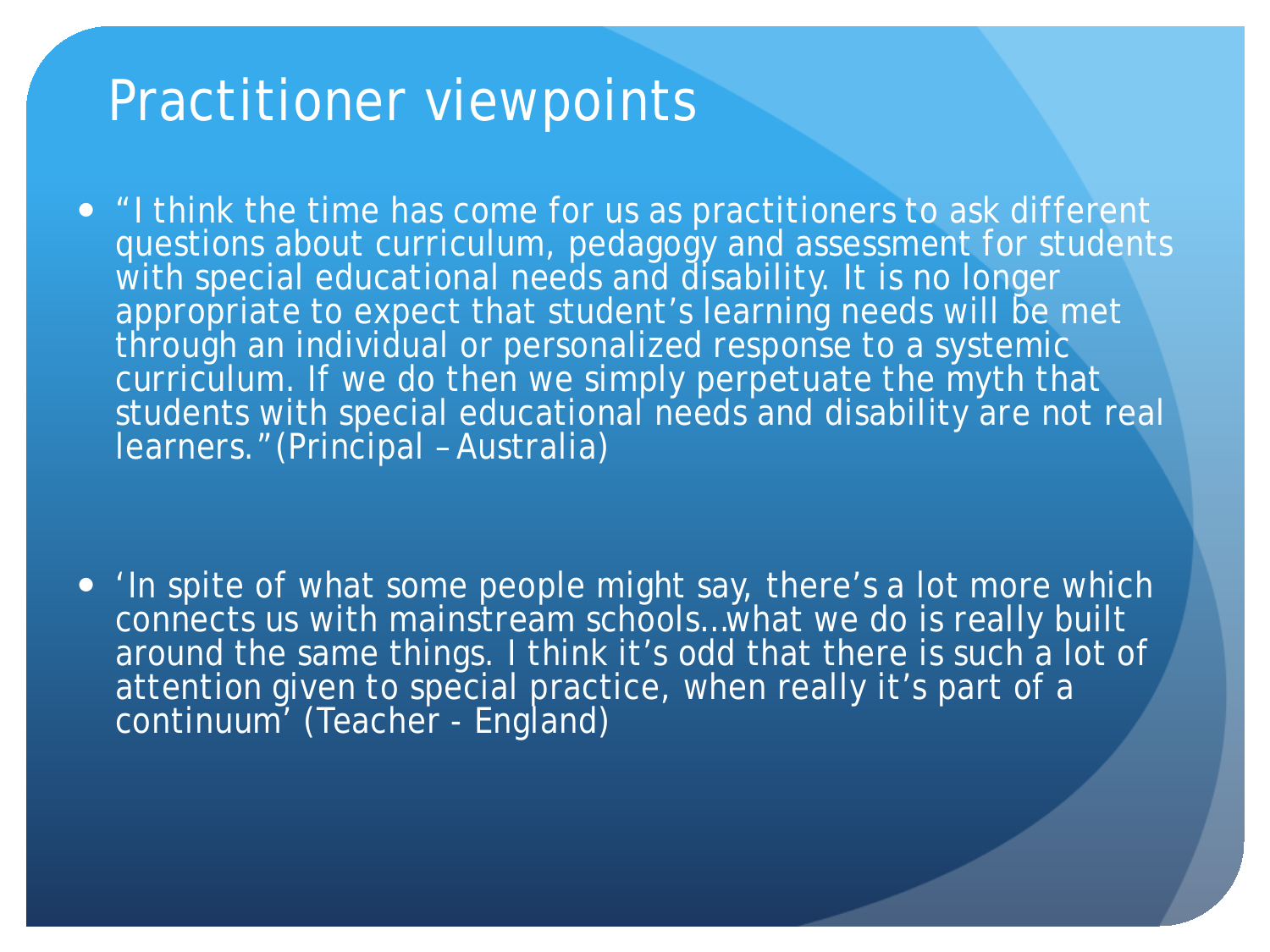'Curriculum practice in special educational needs has to be directed towards the end-user, not to an external set of requirements…it follows that we have to provide curriculum experiences which are actually different, and this needs a different set of practices and skills' (Teacher - England).

 'We battle all the time against a bolt-on approach because that just means we are an afterthought...nobody benefits from this' (Teacher - Australia)

 'An absence of connection between what we teach and how we assess it indicates to me that there is a lack of understanding about what specialist provision is really all about'. (Principal – Australia)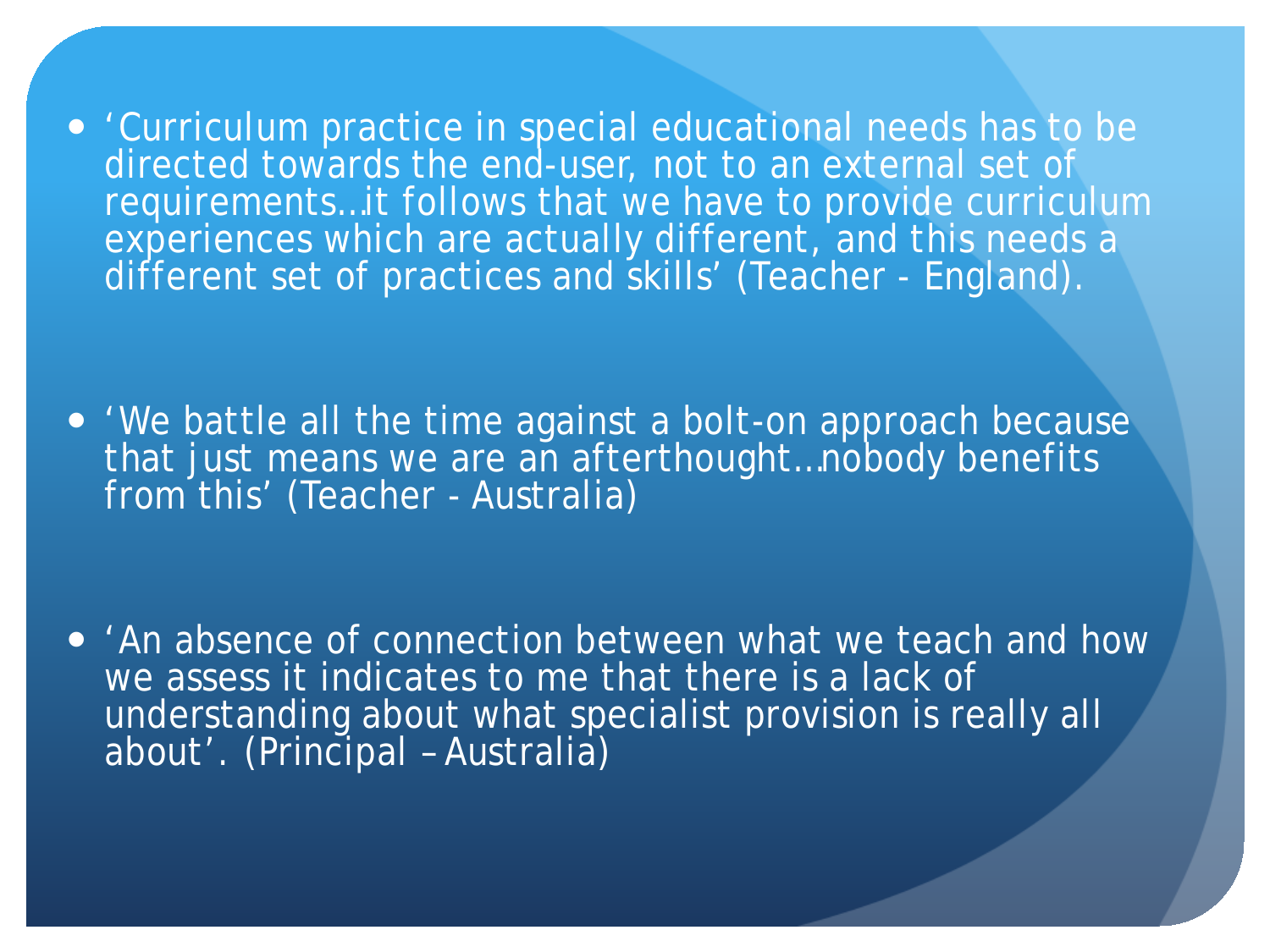#### Questions for the future

- Authentic CAR approaches for SEND as learners
- Productivity agenda in education linked to policy
- Locating this discussion within the current discourse
- National Disability Insurance Scheme
- National Disability Strategy